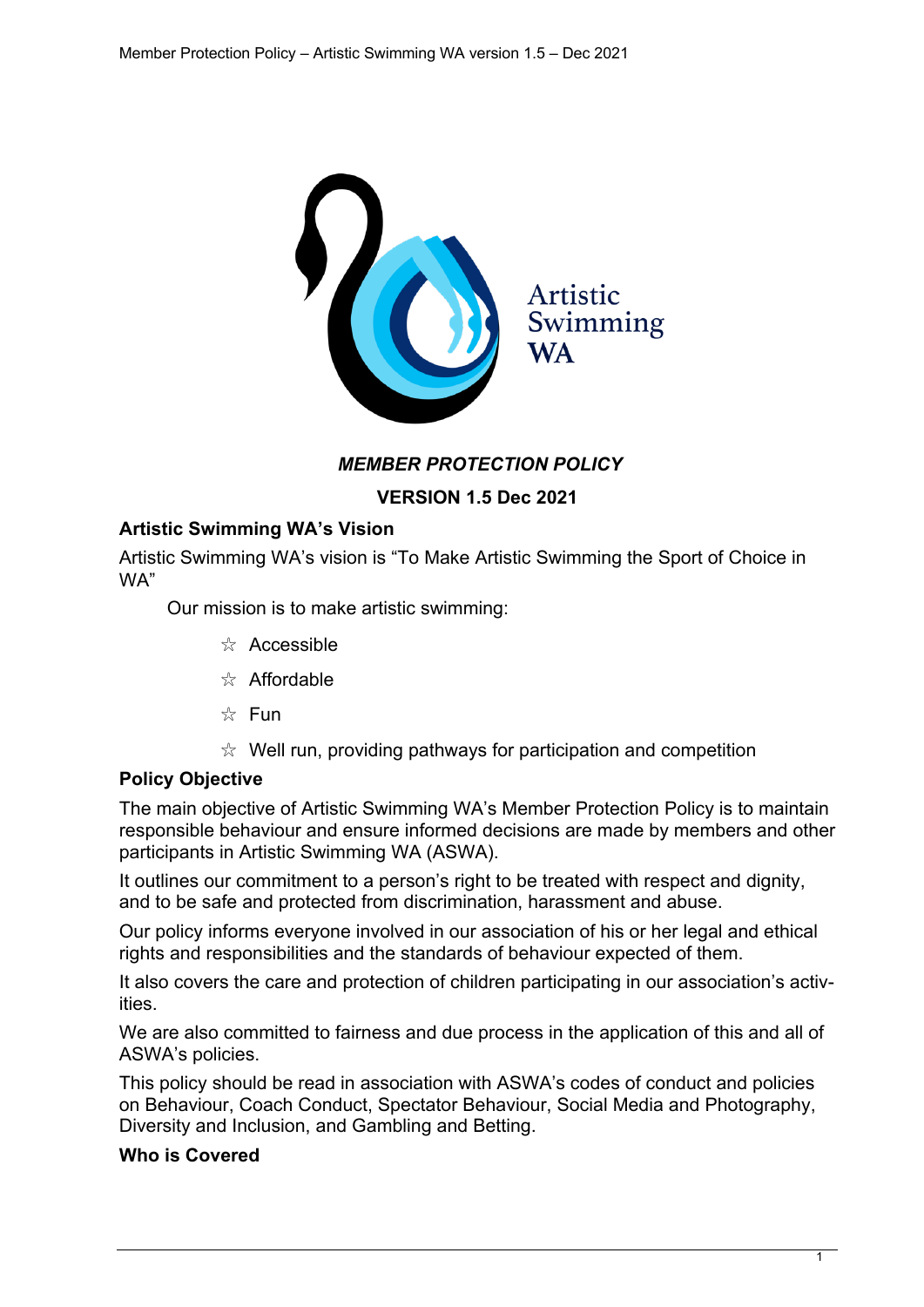This policy applies to everyone involved in the activities of ASWA, whether they are in a paid or voluntary capacity including:

- board members, administrators and other association officials;
- coaches and assistant coaches and other personnel participating in events and activities, including camps and training sessions;
- employees of ASWA;
- support personnel, including managers, physiotherapists, psychologists, masseurs, sport trainers and others;
- referees, umpires and other officials;
- athletes;
- members, including any life members;
- parents;
- spectators

#### **What is Covered**

This policy covers all matters directly and indirectly related to ASWA and its activities.

In particular, the policy governs unfair selection decisions and actions, and breaches of our code of behaviour whether that occurs at training sessions, in ASWA meeting rooms, at social events organised or sanctioned by ASWA, in competition, and on away and overnight trips.

It also covers private behaviour where that behaviour brings our association or sport into disrepute or if there is suspicion of harm towards a child or young person.

## **Artistic Swimming WA's Responsibilities**

We will:

- adopt, implement and comply with this policy;
- ensure that this policy is enforceable;
- publish, distribute and promote this policy and the consequences of any breaches of this policy;
- promote and model appropriate standards of behaviour at all times;
- deal with any complaints made under this policy in an appropriate and timely manner;
- deal with any breaches of this policy in an appropriate and timely manner;
- recognise and enforce any penalty imposed under this policy;
- ensure that a copy of this policy is available or accessible to all people and organisations to whom this policy applies;
- review this policy every 12-18 months; and
- seek advice from and refer serious issues\* to our national body Artistic Swimming Australia Inc.

*\*Serious issues include unlawful behaviour that involves or could lead to significant harm and includes criminal behaviour (e.g. physical assault, sexual assault, child abuse)m.*

## **The Responsibilities of Individuals**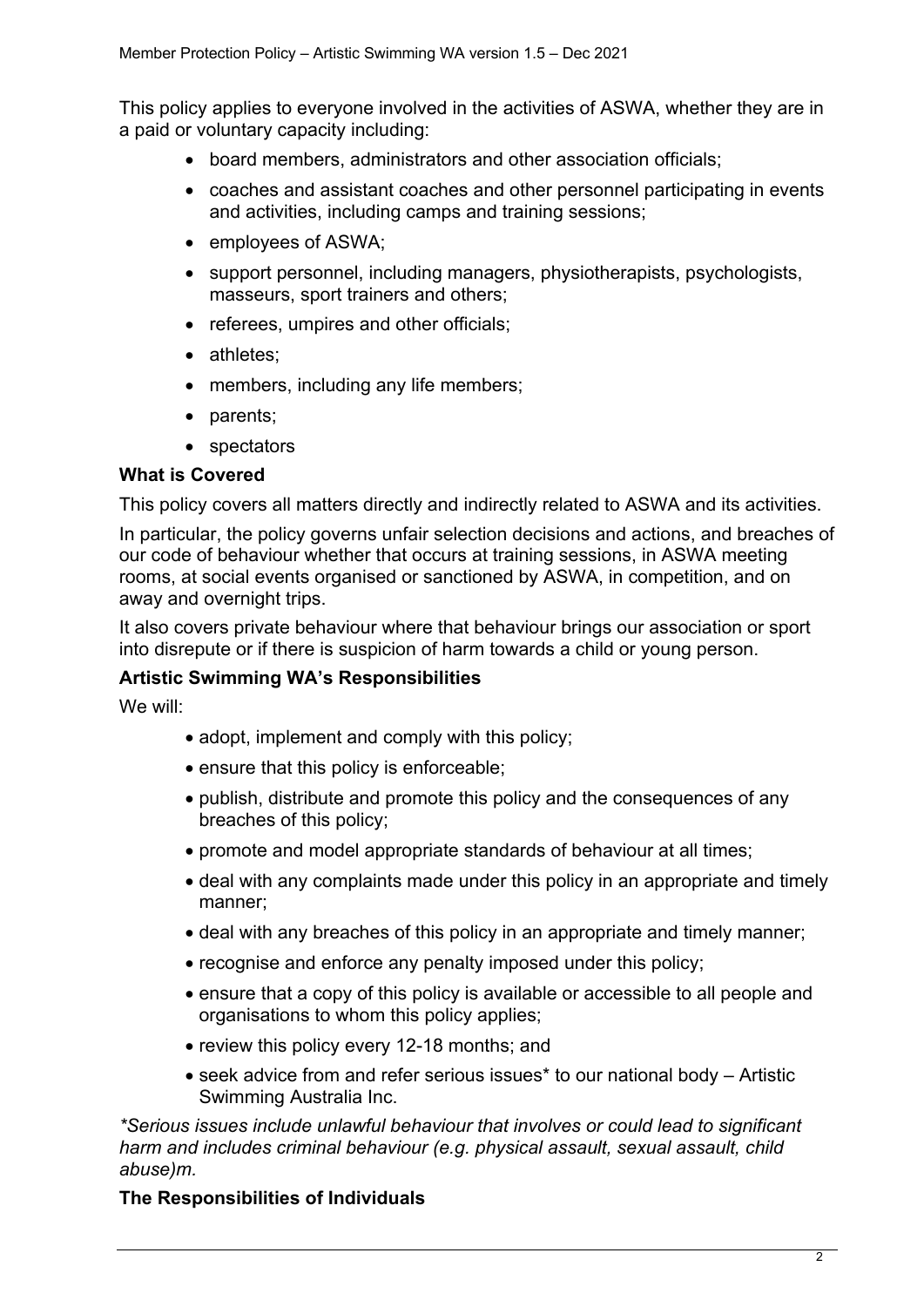Everyone associated with ASWA is expected to:

- make themselves aware of the contents of this policy;
- comply with all relevant provisions of this policy, including the standards of behaviour outlined in this policy;
- consent to the screening requirements set out in this policy, and State Working with Children checks if the person holds or applies for a role that involves regular unsupervised contact with a child or young person under the age of 18, or where otherwise required by law;
- treat other people with respect;
- always place the safety and welfare of children above other considerations;
- be responsible and accountable for their behaviour; and
- follow the guidelines outlined in this policy if they wish to make a complaint or report a concern about possible child abuse, discrimination, harassment, bullying or other inappropriate behaviour; and
- comply with any decisions and/or disciplinary measures imposed under this policy.

#### **The Protection of Children**

ASWA is committed to the safety and wellbeing of children and young people who participate in our activities or use our services. We support the rights of the child and will act at all times to ensure that a child-safe environment is maintained. We also support the rights and wellbeing of our staff and volunteers and encourage their active participation in building and maintaining a secure and safe environment for all members and participants.

ASWA acknowledges the valuable contribution made by our staff, members and volunteers and we encourage their active participation in providing a safe, fair and inclusive environment for all participants.

ASWA's policies promote a code of conduct and specify the standards of conduct and care we expect of adults when they deal and interact with children, particularly those in our care and to promote appropriate behaviour between children.

#### **Choosing Suitable Employees and Volunteers**

ASWA will ensure that it takes all reasonable steps to ensure that the most suitable and appropriate people are engaged to work with children, especially those in positions that involve regular unsupervised contact with children. This will include Working with Children Checks for employees and volunteers working with children.

If a criminal history report is obtained as part of the Working with Children Check, ASWA will ensure that the information is dealt with confidentially and in accordance with relevant legal requirements.

#### **Report and Respond Appropriately to Suspected Abuse and Neglect**

ASWA will ensure that employees and volunteers are aware of the expectation that they would make a report to police or other appropriate authorities if they suspect on reasonable grounds that a child has been, or is being, abused or neglected.

In addition, if any person believes that another person or organisation bound by this policy is acting inappropriately towards a child or is in breach of this policy they may make an internal complaint.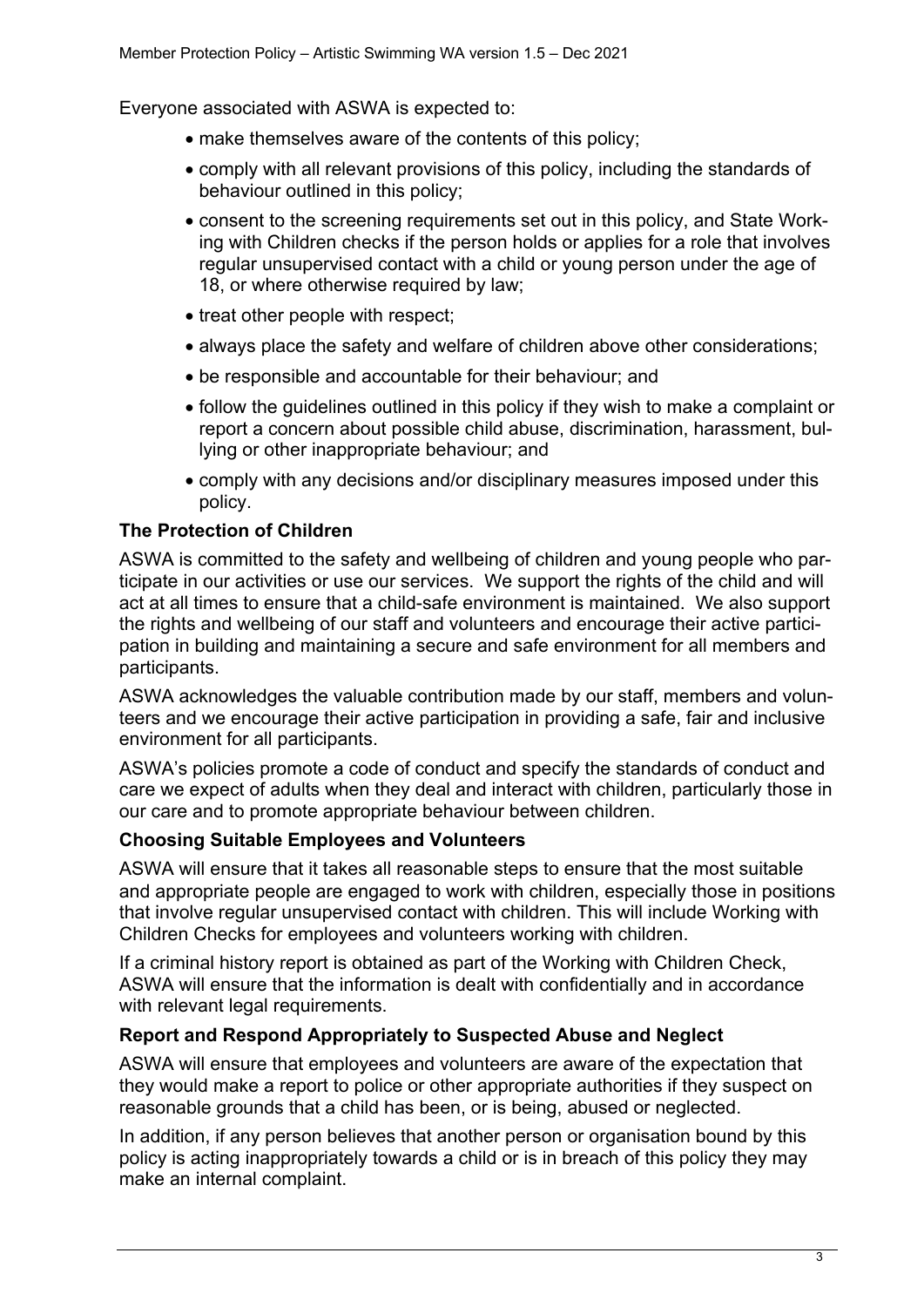Please refer to our complaints procedure in his policy (below).

Any person who believes a child is in immediate danger or in a life-threatening situation, should contact the police immediately.

## **Supervision**

Children taking part in ASWA activities should be supervised at all times by a responsible adult.

All coaching sessions are to take place at pools where there is suitable pool and site management, pool safety policies and procedures in place and lifeguards on duty.

Parents of junior swimmers taking part in participation programs such as SynchroStART or Come and Tries should remain poolside for the duration of the session in order to maintain responsibility for the behaviour and safety of their child.

Clubs are to ensure that junior coaches (aged under 18) are provided with oversight by senior coaches or an appropriately qualified adult club member able to provide supervision, support and advice as necessary.

If a ASWA member finds an artistic swimmer taking part in unsupervised activities in the pool, they should immediately assume responsibility for the child's safety until the child's parent/guardian or supervisor is located.

For reasons of courtesy and safety, parents must always collect their children on time. If it appears a member will be left alone with just one child at the end of any activity, if possible, they should ask another member to stay until the child is collected.

## **Transport**

Parents and or guardians are responsible for organising the transport of their children to and from association activities (e.g. training and games).

If parents and guardians are not available, they must accept responsibility for the arrangements for their children to get to and from training,

## **Responding to Complaints**

ASWA takes all complaints about behaviour in and out of the pool seriously. Our association will handle complaints based on the principles of procedural fairness, and ensure:

- " all complaints will be taken seriously;
- " the person against whom the complaint is being made is given full details of what is being alleged against them and has the opportunity to respond to those allegations;
- irrelevant matters will not be taken into account;
- " decisions will be unbiased; and
- " any penalties imposed will be reasonable.

More serious complaints may be escalated to Artistic Swimming Australia Inc.

If the complaint relates to suspected child abuse, sexual assault or other criminal activity, then our association will report the behaviour to the police and/or relevant government authority.

## **Complaint Handling Process**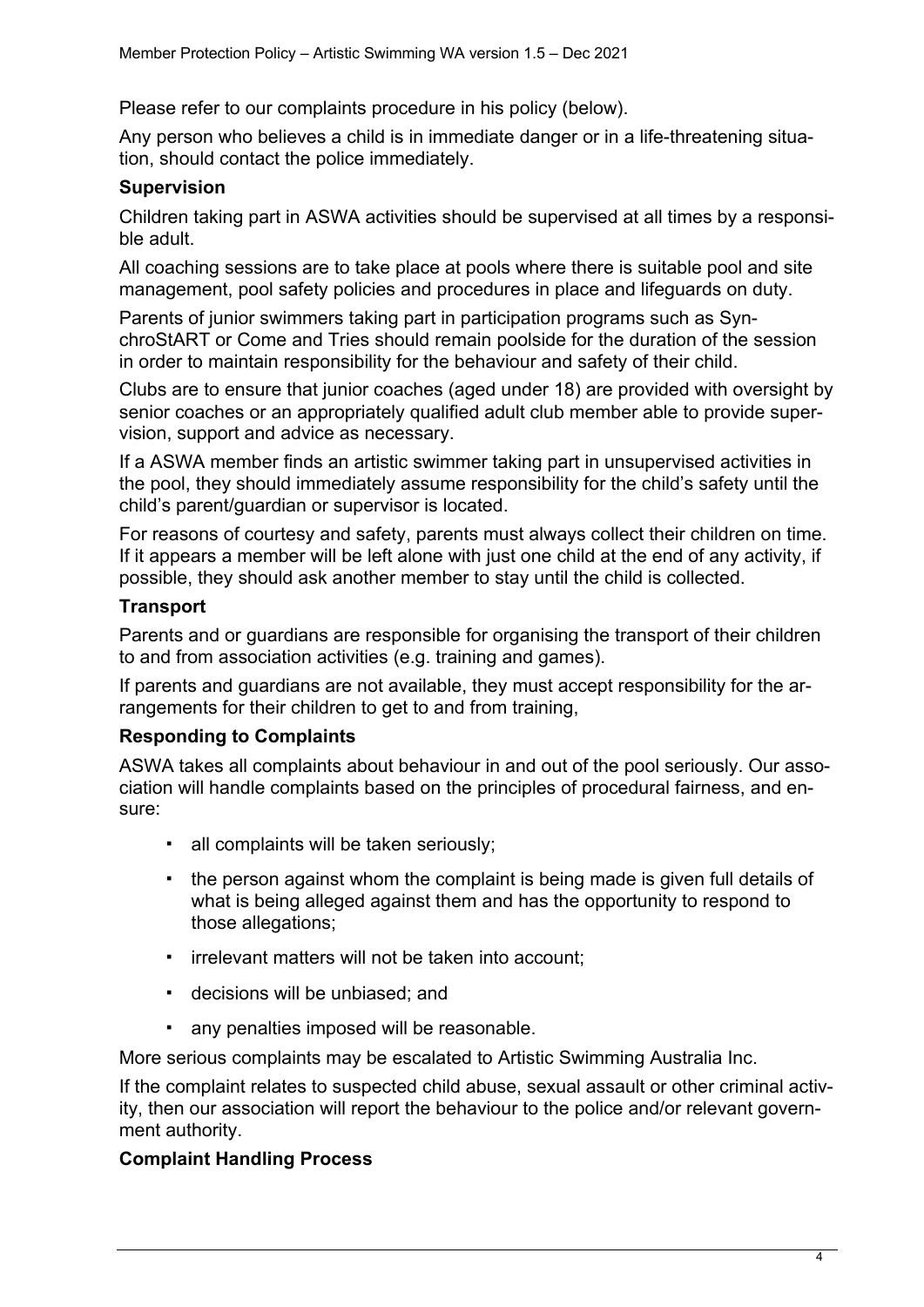When a complaint is received by our association, the person receiving the complaint (e.g. Chairperson, Board member) will:

- " listen carefully and ask questions to understand the nature and extent of the concern;
- \* ask the complainant how they would like their concern to be resolved and if they need any support;
- " explain the different options available to help resolve the complainant's concern;
- if appropriate and/or necessary inform the relevant government authorities and/or police; and
- " where possible and appropriate, maintain confidentiality but not necessarily anonymity, bearing in mind laws around defamation; the identification of victims of abuse and minors.

Once the complainant decides on their preferred option for resolution, ASWA will assist, where appropriate and necessary, with the resolution process. This may involve:

- " supporting the person complaining to talk to the person being complained about;
- " bringing all the people involved in the complaint together to talk objectively through the problem (this could include external mediation);
- " gathering more information (e.g. from other people who may have seen the behaviour);
- " seeking advice from our State and/or national body (e.g. State Department of Sport or anti-discrimination agency);
- " referring the complaint to our national association; and/or
- " referring the complainant to an external agency such as a community mediation centre, police or anti-discrimination agency.

In situations where a complaint is referred to our national association and an investigation is conducted, ASWA will:

- " co-operate fully with the investigation;
- " where applicable, ensure the complainant is not placed in an unsupervised situation with the respondent(s); and
- act on our national association's recommendations.

At any stage of the process, a person can seek advice from an anti-discrimination commission or other external agency and, if the matter is within their jurisdiction, may lodge a complaint with the anti-discrimination commission or other external agency.

## **Disciplinary Sanctions**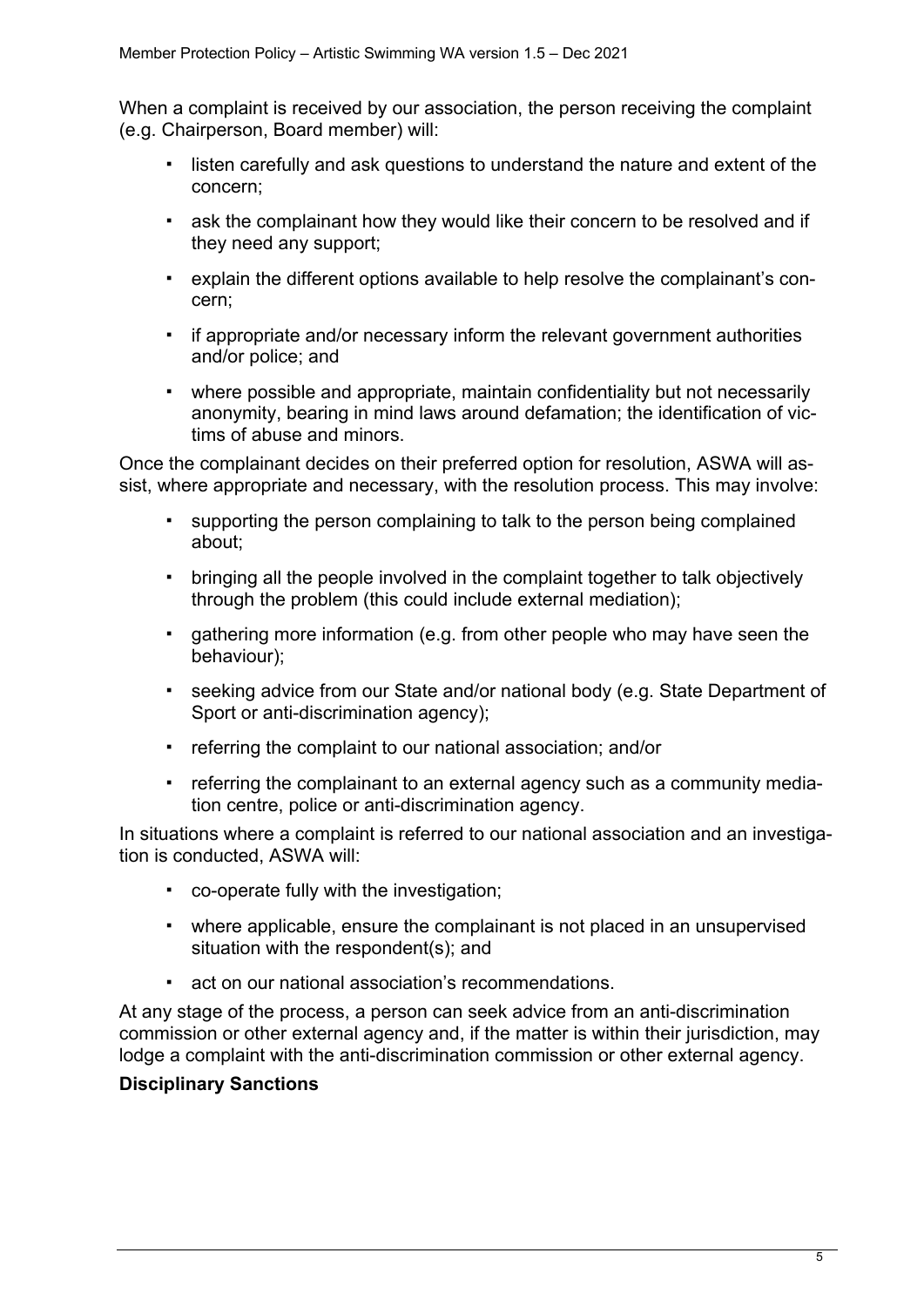Our association may take disciplinary action against anyone found to have breached our policies or made false and malicious allegations. Any disciplinary measure imposed under our policy must:

- " be applied consistent with any contractual and employment rules and requirements;
- " be fair and reasonable;
- " be based on the evidence and information presented and the seriousness of the breach; and
- " be determined by our constituent documents, by-laws and the rules of Artistic Swimming.

Possible sanctions that may be taken include:

- a direction that the individual makes verbal and/or written apology;
- " counselling of the individual to address behaviour;
- " withdrawal of any awards, placings, records, achievements bestowed in any competitions, activities or events held or sanctioned by our association;
- " suspension or termination of membership, participation or engagement in a role or activity;
- " de-registration of accreditation for a period of time or permanently;
- a fine: or
- any other form of discipline that our association considers reasonable and appropriate.

#### **Appeals**

The complainant or respondent may be entitled to lodge an appeal against a decision made in relation to a complaint (including a decision where disciplinary sanctions are imposed by our association) to our national association.

Appeals must be based on any right of appeal provided for in the relevant constituent documents, rules, regulations or by laws.

## **Attachment 1.1: MEMBER PROTECTION DECLARATION**

ASWA has a duty of care to all those associated with our association and to the individuals and organisations to whom this policy applies. As a requirement of our Member Protection Policy, we must enquire into the background of those who undertake any work, coaching or regular unsupervised contact with people under the age of 18 years.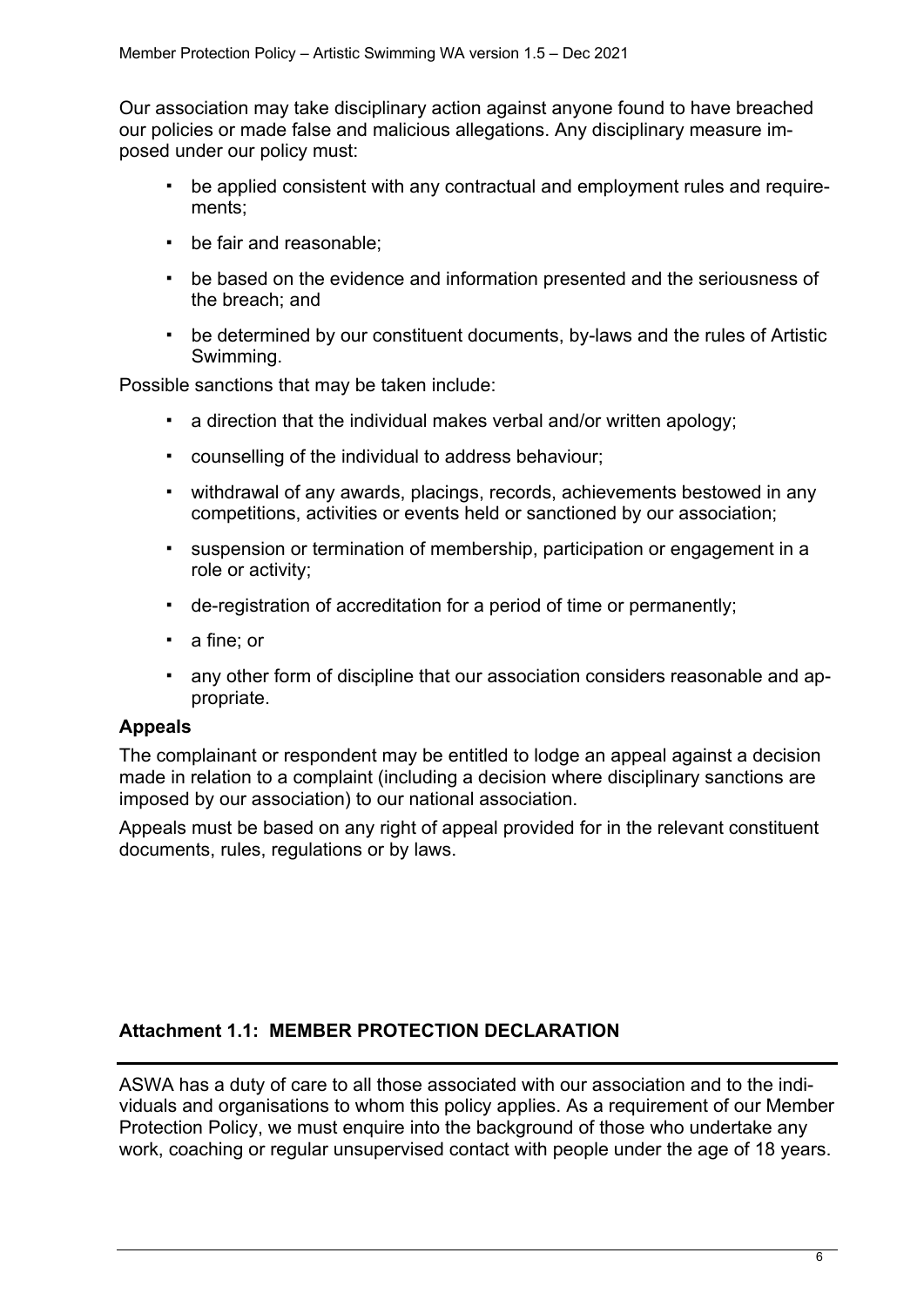I ……………………………………………………….. (name) of …………………………………….

.……………………………………………………………….. (address) born ……/……/……………

sincerely declare:

- 1. I do not have any criminal charge pending before the courts.
- 2. I do not have any criminal convictions or findings of guilt for sexual offences, offences related to children, acts of violence or related to doping.
- 3. I have not had any disciplinary proceedings brought against me by an employer, sporting organisation or similar body involving child abuse, sexual misconduct or harassment, other forms of harassment or acts of violence or related to doping.
- 4. To my knowledge there is no other matter that ASWA may consider to constitute a risk to its members, employees, volunteers, athletes or reputation by engaging me.
- 5. I will notify the Chairperson of ASWA immediately upon becoming aware that any of the matters set out in clauses 1 to 4 above has changed.

### Declared in the S*tate/Territory of*

……………………………………….…………………………. on …….../……./……….(date) Signature

………………………………………………………….

## **Parent/Guardian Consent (in respect of a person under the age of 18 years)**

I have read and understood the declaration provided by my child. I confirm and warrant that the contents of the declaration provided by my child are true and correct in every particular.

Name:……………………………………………….…….

Signature:…………………………………………………

Date: ………………………………………. …………….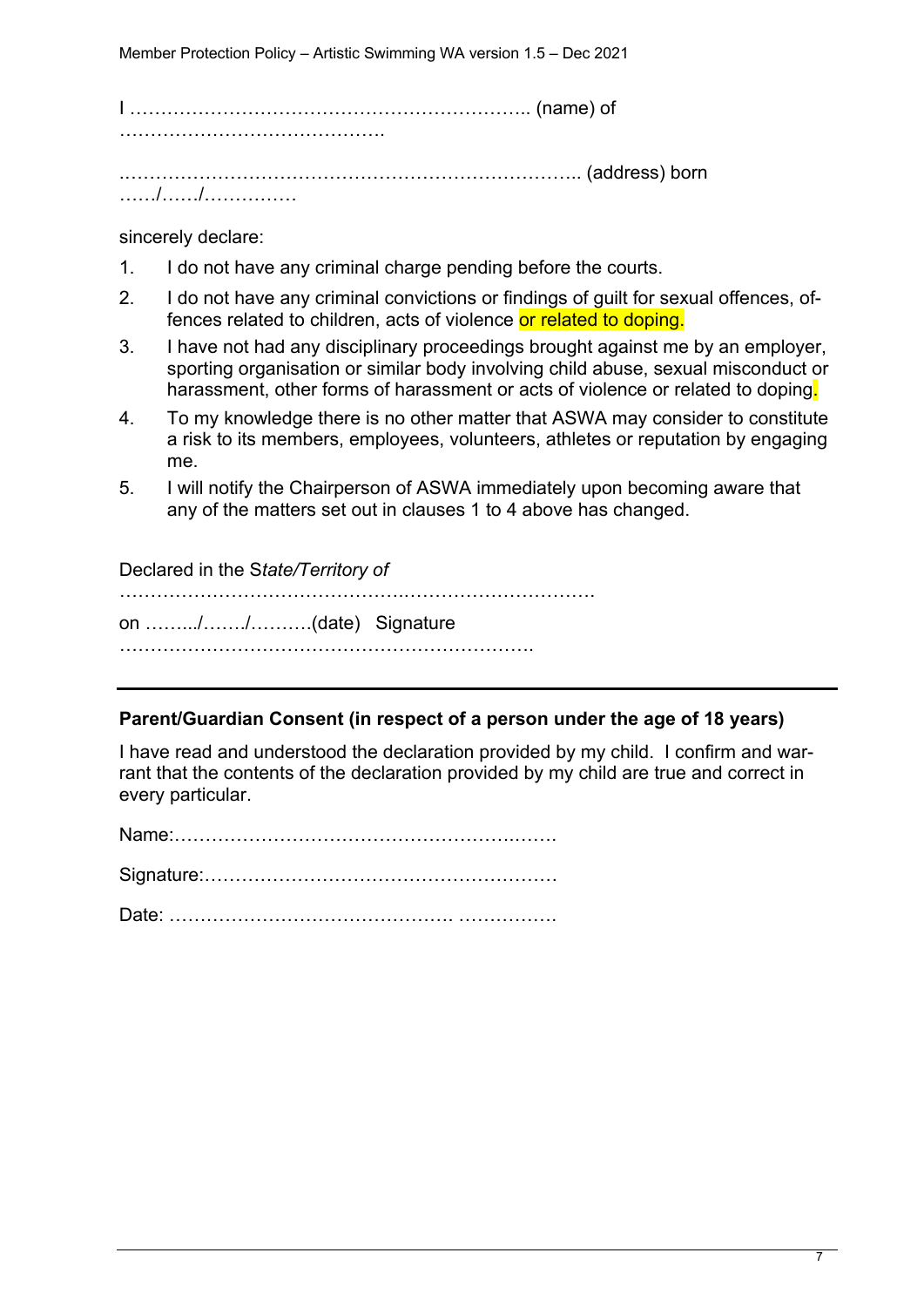## **Attachment 1.2: WORKING WITH CHILDREN CHECK REQUIREMENTS**

Working with Children Checks aim to create a child-safe environment and to protect children and young people involved in our sport from physical and sexual harm.

They assess the suitability of people to work with children and young people and can involve:

- criminal history checks;
- signed declarations;
- referee checks; and
- other relevant background checks to assess a person's suitability to work with children and young people.

Detailed information, including the forms required to complete a Working with Children Check, are available from the relevant agency stated below.

#### **Western Australia**

Contact the Department for Child Protection Website: www.checkwwc.wa.gov.au Phone: 1800 883 979

### **Travelling to other states or territories**

It is important to remember that when travelling to other states or territories, representatives of sporting organisations must comply with the legislative requirements of that particular state or territory.

In certain jurisdictions, temporary, time limited exemptions from working with children checks may be available for interstate visitors with a Working with Children Check in their home state.

The laws providing interstate exemptions are not consistent across Australia.

If an employee or volunteer for your association is travelling interstate to do work that would normally require a working for children check, you will need to check the relevant requirements of that state or territory.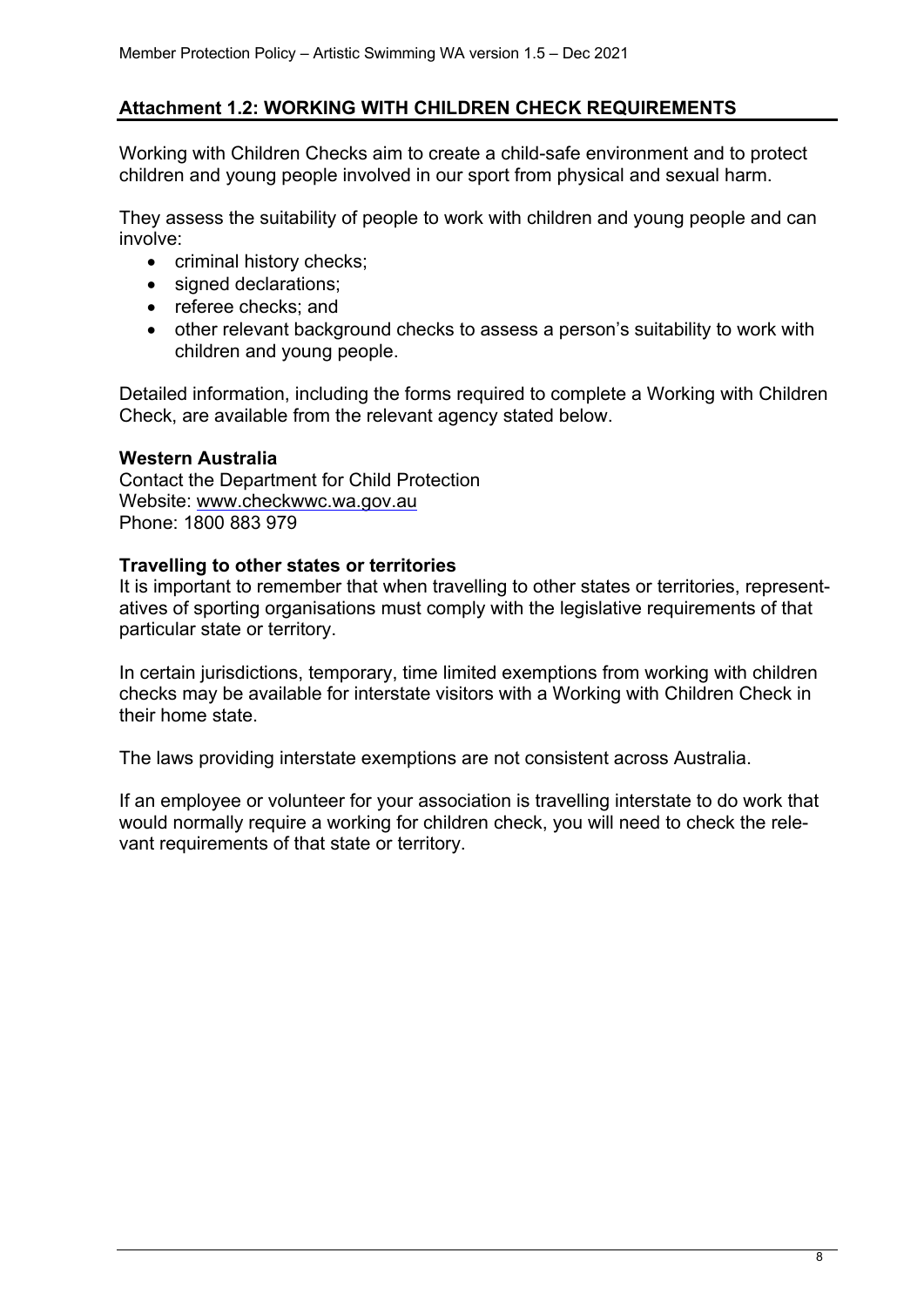## **Attachment 1.3 REPORTING REQUIREMENTS AND DOCUMENTS**

# **RECORD OF COMPLAINT**

| Name of person receiving<br>complaint                 |                                |                   | Date:<br>$\prime$<br>$\prime$ |
|-------------------------------------------------------|--------------------------------|-------------------|-------------------------------|
| Complainant's Name                                    |                                |                   |                               |
|                                                       | $\hat{V}$ Over 18              | <b>ÿ</b> Under 18 |                               |
| Complainant's contact<br>details                      | Phone:<br>Email:               |                   |                               |
| Complainant's role/status<br>in Association           | ÿ<br>Administrator (volunteer) | ÿ<br>Parent       |                               |
|                                                       | Athlete/player<br>У            | V                 | Spectator                     |
|                                                       | ÿ<br>Coach/Assistant Coach     |                   | <b>Support Personnel</b>      |
|                                                       | Employee (paid)<br>ÿ           | ÿ                 | Other                         |
|                                                       | <b>ÿ</b> Official              |                   |                               |
| Name of person com-<br>plained about                  | $\ddot{V}$ Over 18             | <b>ÿ</b> Under 18 |                               |
| Person complained about<br>role/status in Association | ÿ<br>Administrator (volunteer) | ÿ                 | Parent                        |
|                                                       | Athlete/player<br>у            |                   | Spectator                     |
|                                                       | Coach/Assistant Coach<br>у     | v                 | <b>Support Personnel</b>      |
|                                                       | ÿ<br>Employee (paid)           | ÿ                 | Other                         |
|                                                       | V<br>Official                  |                   |                               |
| Location/event of alleged<br>issue                    |                                |                   |                               |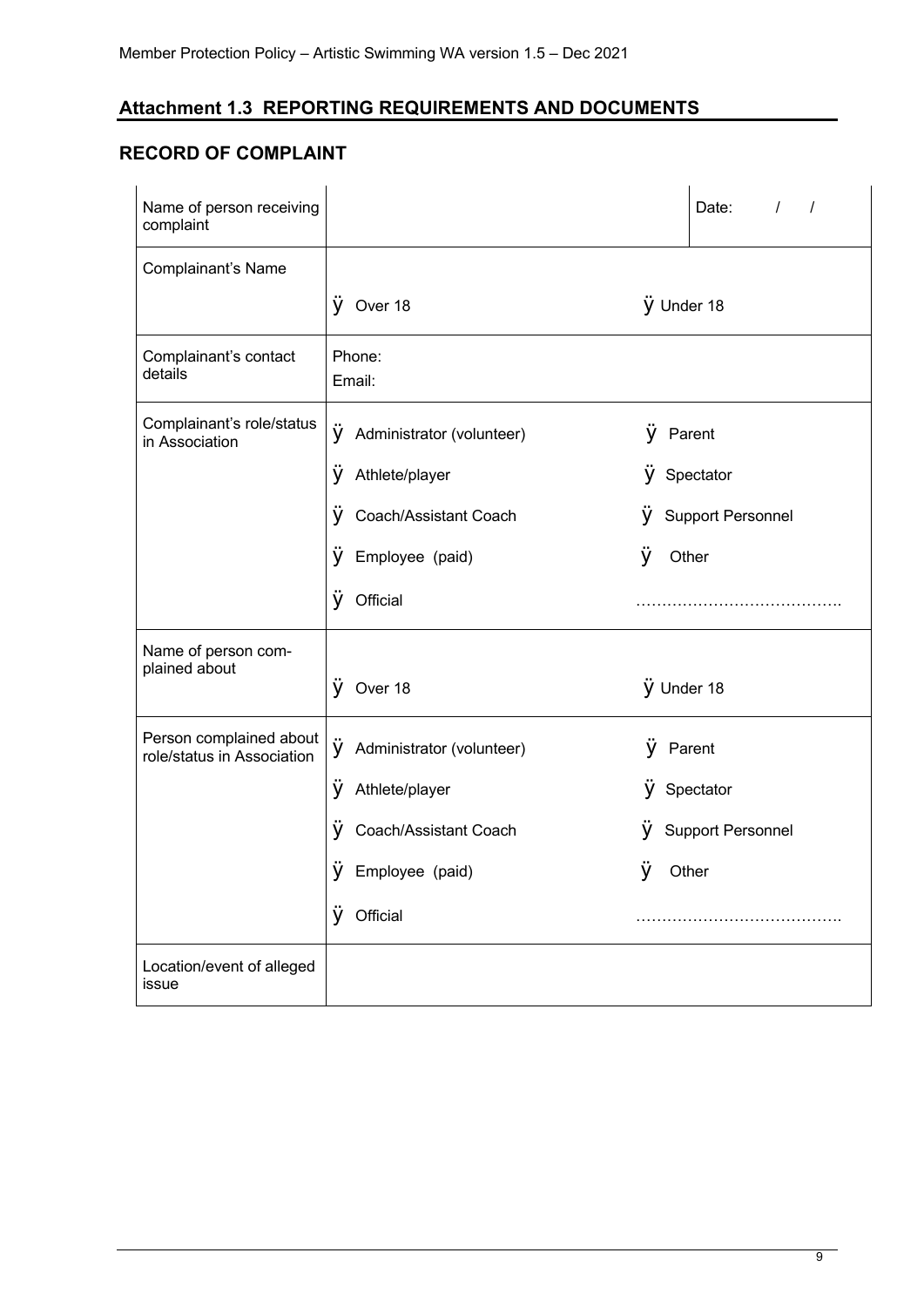| Description of alleged is-<br>sue                 |                                                    |                            |                           |
|---------------------------------------------------|----------------------------------------------------|----------------------------|---------------------------|
| Nature of complaint (cat-<br>egory/basis/grounds) | $\ddot{y}$ Harassment or $\ddot{y}$ Discrimination |                            |                           |
| Can tick more than one                            | <b>y</b> Sexual/sexist                             | <b>ÿ</b> Selection dispute | <b>ÿ</b> Coaching methods |
| box                                               | • Sexuality                                        | <b>ÿ</b> Personality clash | <b>ÿ</b> Verbal abuse     |
|                                                   | $\bullet$ Race                                     | <b>ÿ</b> Bullying          | <b>ÿ</b> Physical abuse   |
|                                                   | • Religion                                         | <b>ÿ</b> Disability        | <b>ÿ</b> Victimisation    |
|                                                   | • Pregnancy                                        | <b>ÿ</b> Child Abuse       | <b>ÿ</b> Unfair decision  |
|                                                   |                                                    |                            |                           |
| What they want to hap-<br>pen to fix issue        |                                                    |                            |                           |
| Information provided to<br>them                   |                                                    |                            |                           |
| Resolution and/or action<br>taken                 |                                                    |                            |                           |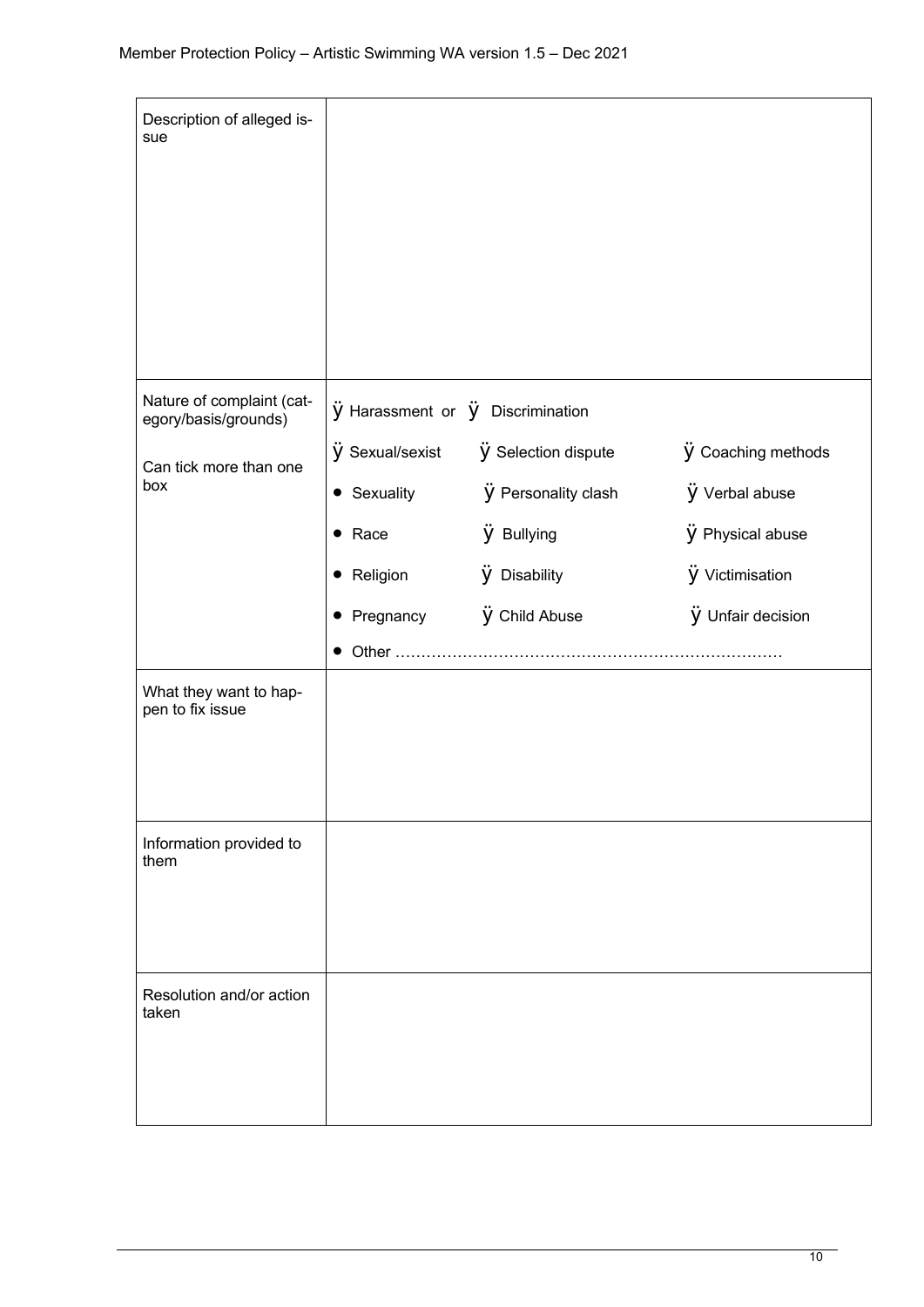| Follow-up action |  |  |
|------------------|--|--|
|                  |  |  |
|                  |  |  |
|                  |  |  |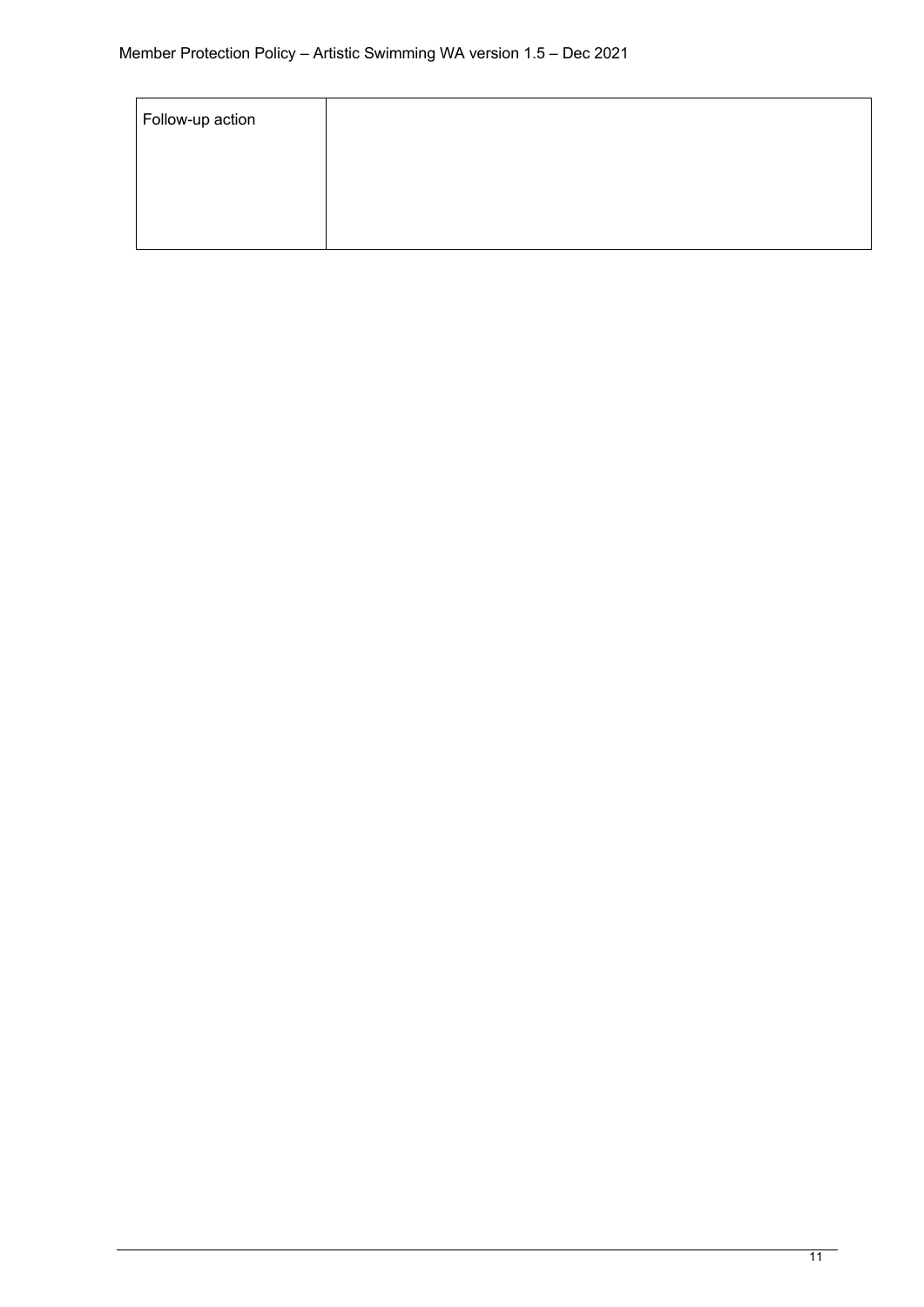### **Attachment 1.4 PROCEDURE FOR HANDLING ALLEGATIONS OF CHILD ABUSE**

#### **If you believe a child is in immediate danger or a life-threatening situation**, **contact the Police immediately on 000**.

Fact sheets on reporting allegations of child abuse in different states and territories are available at www.playbytherules.net.au

We will treat any allegation of child abuse or neglect promptly, seriously and with a high degree of sensitivity.

All people working with ASWA in a paid or unpaid capacity have a duty to report any concerns to the appropriate authorities, following the steps outlined below.

#### **Step 1: Receive the allegation**

If a child or young person raises with you an allegation of child abuse or neglect that relates to them or to another child, it is important that you listen, stay calm and be supportive.

| Do                                                                                   | Don't                                                                                             |
|--------------------------------------------------------------------------------------|---------------------------------------------------------------------------------------------------|
| Make sure you are clear about what the child<br>has told you                         | Do not challenge or undermine the child                                                           |
| Reassure the child that what has occurred is<br>not his or her fault                 | Do not seek detailed information, ask leading<br>questions or offer an opinion.                   |
| Explain that other people may need to be told<br>in order to stop what is happening. | Do not discuss the details with any person<br>other than those detailed in these proce-<br>dures. |
| Promptly and accurately record the discus-<br>sion in writing.                       | Do not contact the alleged offender.                                                              |

#### **Step 2: Report the allegation**

- Immediately report any allegation of child abuse or neglect, or any situation involving a child at risk of harm, to the police and/or the relevant child protection agency. You may need to make a report to both.
- Contact the relevant child protection agency or police for advice if there is **any** doubt about whether the allegation should be reported.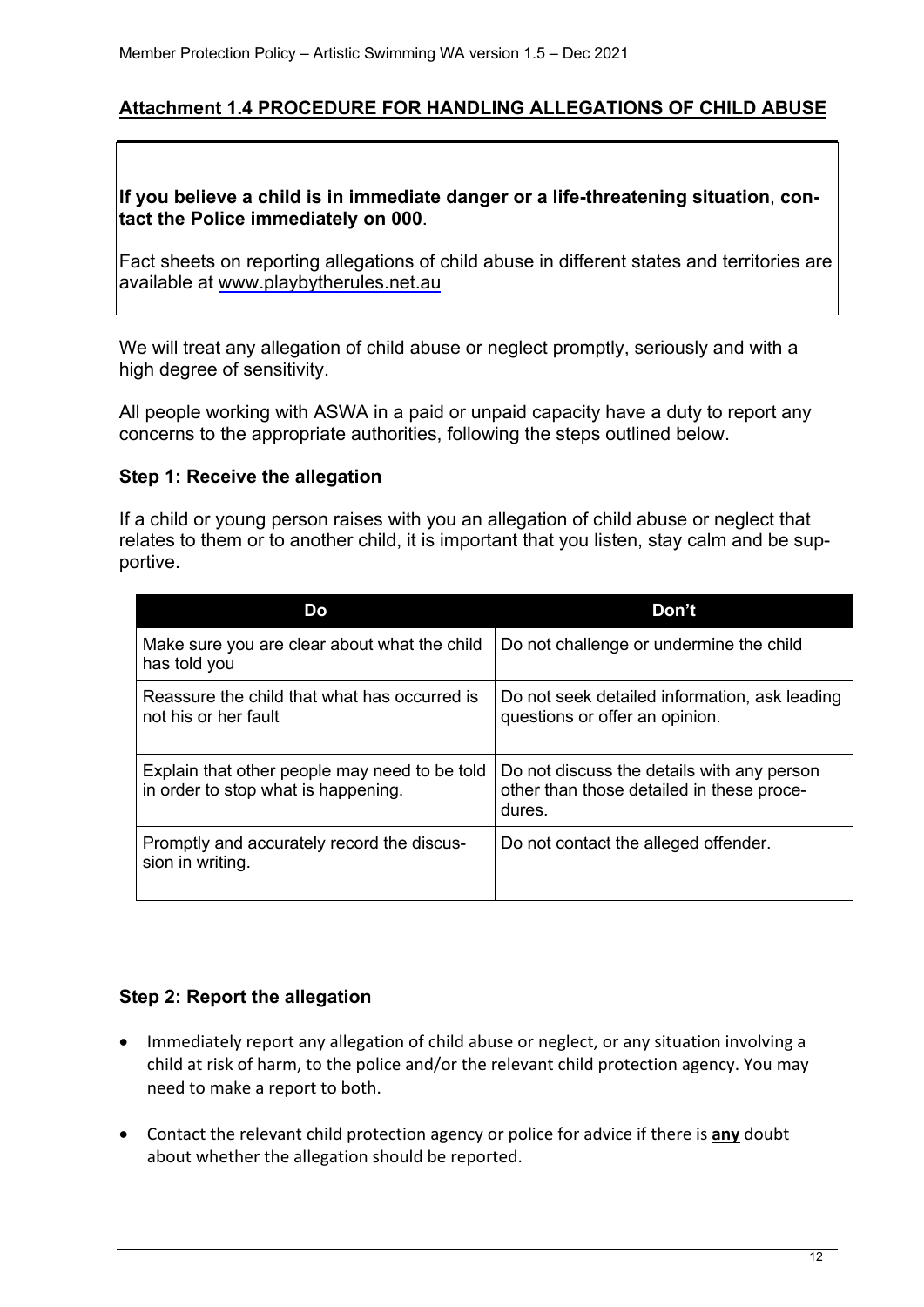Member Protection Policy – Artistic Swimming WA version 1.5 – Dec 2021

• If the allegation involves a person to whom this policy applies, then also report the allegation to the Chairperson or Vice Chairperson of ASWA so that he or she can manage the situation.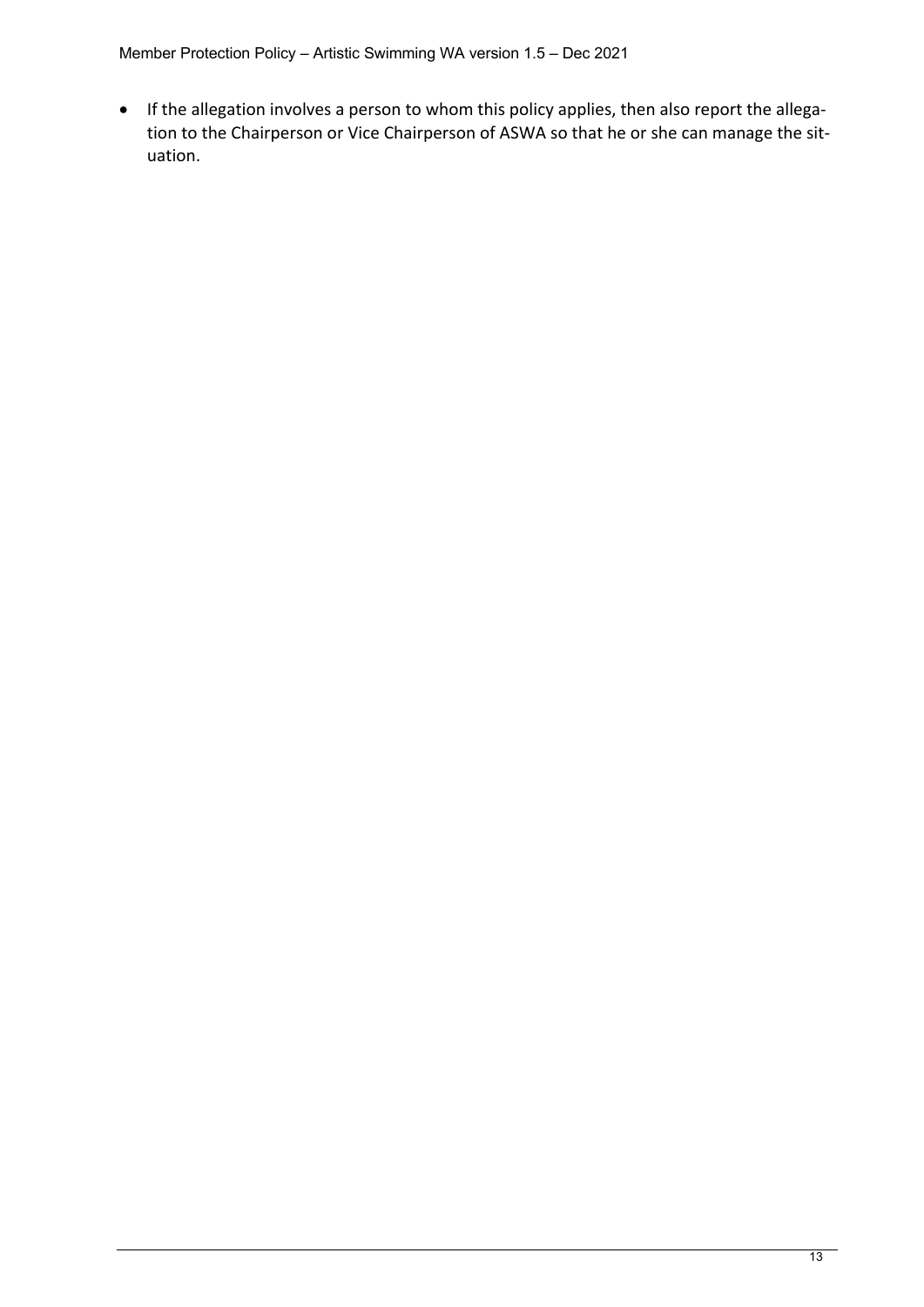### **Step 3: Protect the child and manage the situation**

- The Chairperson or Vice Chairperson of ASWA will assess the immediate risks to the child and take interim steps to ensure the child's safety and the safety of any other children. This may include redeploying the alleged offender to a position where there is no unsupervised contact with children, supervising the alleged offender or removing/suspending him or her until any investigations have been concluded. Legal advice should be sought before any interim steps are made if the person is an employee of ASWA
- The Chairperson or Vice Chairperson of ASWA will consider what services may be most appropriate to support the child and his or her parent/s.
- The Chairperson or Vice Chairperson of ASWA will consider what support services may be appropriate for the alleged offender.
- The Chairperson or Vice Chairperson of ASWA will seek to put in place measures to protect the child and the alleged offender from possible victimisation and gossip.

### **Step 4: Take internal action**

- At least three different investigations could be undertaken to examine allegations that are made against a person to whom this policy applies, including:
	- •a criminal investigation (conducted by the police)
	- •a child protection investigation (conducted by the relevant child protection agency)
	- •a disciplinary or misconduct inquiry/investigation (conducted by ASWA).
- ASWA will assess the allegations and determine what action should be taken in the circumstances. Depending on the situation, action may include considering whether the alleged offender should return to his or her position, be dismissed, banned or suspended or face other disciplinary action.
- If disciplinary action is undertaken, we will follow the procedures set out in *this* Policy.
- Where required we will provide the relevant government agency with a report of any disciplinary action we take.
- **Contact details for advice or to report an allegation of child abuse**

| Western Australia                                                                               |                                                                                                               |
|-------------------------------------------------------------------------------------------------|---------------------------------------------------------------------------------------------------------------|
| Western Australia Police<br>Non-urgent police assistance<br>Ph: 131 444<br>www.police.wa.gov.au | Department for Child Protection and Family Support<br>www.dcp.wa.gov.au<br>Ph: (08) 9222 2555 or 1800 622 258 |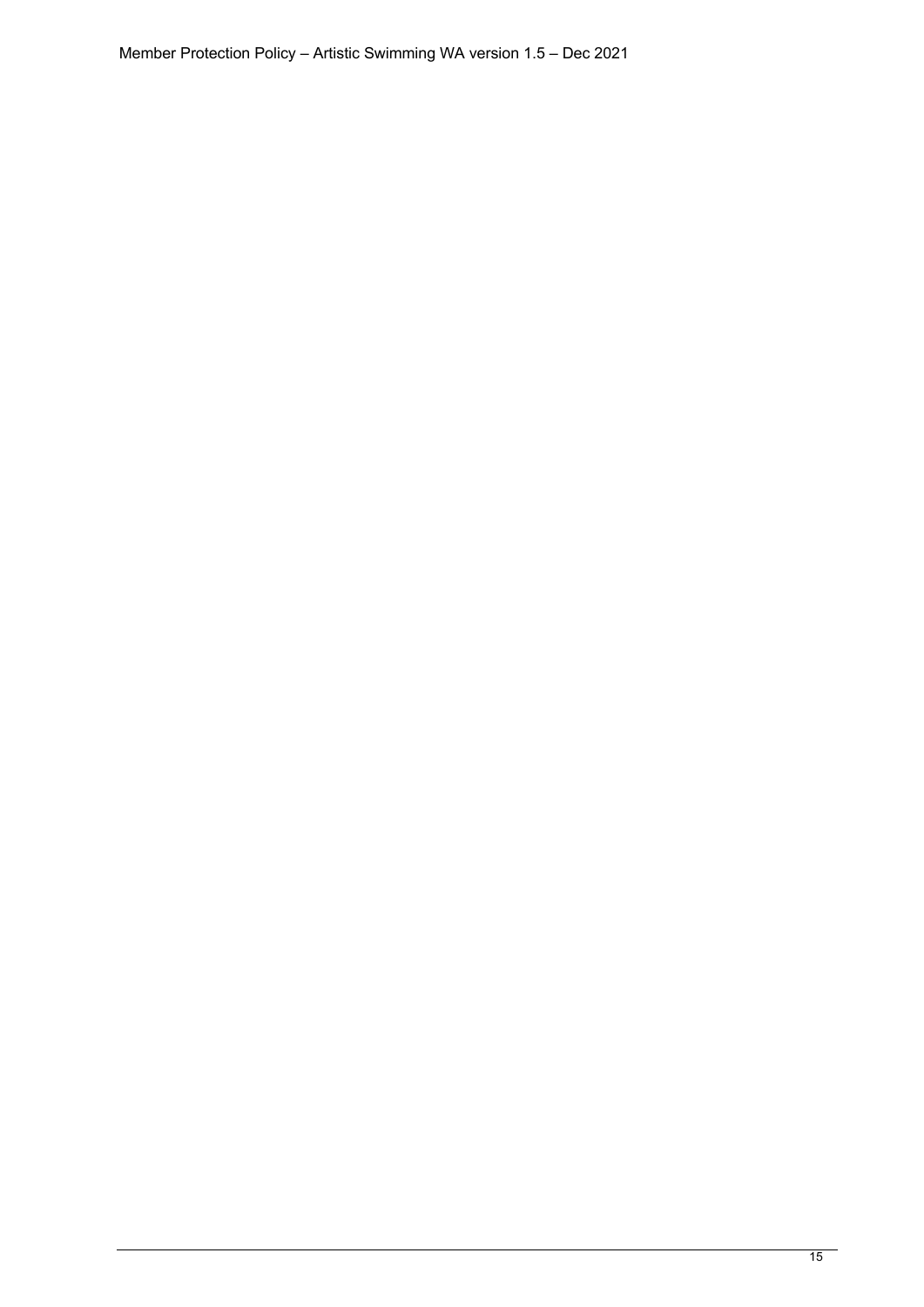## **CONFIDENTIAL RECORD OF CHILD ABUSE ALLEGATION**

Before completing, ensure the procedures outlined in *Procedure for Handling Allegations of Child Abuse* have been followed and advice has been sought from the relevant government agency and/or police.

| Complainant's Name (if<br>other than the child)                                                                           |                                                                                                 |   | Date Formal Complaint<br>Received: |
|---------------------------------------------------------------------------------------------------------------------------|-------------------------------------------------------------------------------------------------|---|------------------------------------|
| Role/status in sport                                                                                                      |                                                                                                 |   |                                    |
| Child's name                                                                                                              |                                                                                                 |   | Age:                               |
| Child's address                                                                                                           |                                                                                                 |   |                                    |
| Person's reason for sus-<br>pecting abuse<br>(e.g. observation, injury,<br>disclosure)                                    |                                                                                                 |   |                                    |
| Name of person com-<br>plained about                                                                                      |                                                                                                 |   |                                    |
| Role/status in sport                                                                                                      | ÿ<br>Administrator (volunteer)                                                                  | ÿ | Parent                             |
|                                                                                                                           | ÿ<br>Athlete/player                                                                             | v | Spectator                          |
|                                                                                                                           | ÿ<br>Coach/Assistant Coach                                                                      | ۷ | <b>Support Personnel</b>           |
|                                                                                                                           | ÿ<br>Employee (paid)                                                                            | ÿ | Other                              |
|                                                                                                                           | ÿ<br>Official                                                                                   |   |                                    |
| Witnesses<br>(if more than 3 witnesses,<br>attach details to this<br>form)                                                | Name (1):<br>Contact details:<br>Name (2):<br>Contact details:<br>Name (3):<br>Contact details: |   |                                    |
| Interim action (if any)<br>taken (to ensure child's<br>safety and/or to support<br>needs of person com-<br>plained about) |                                                                                                 |   |                                    |